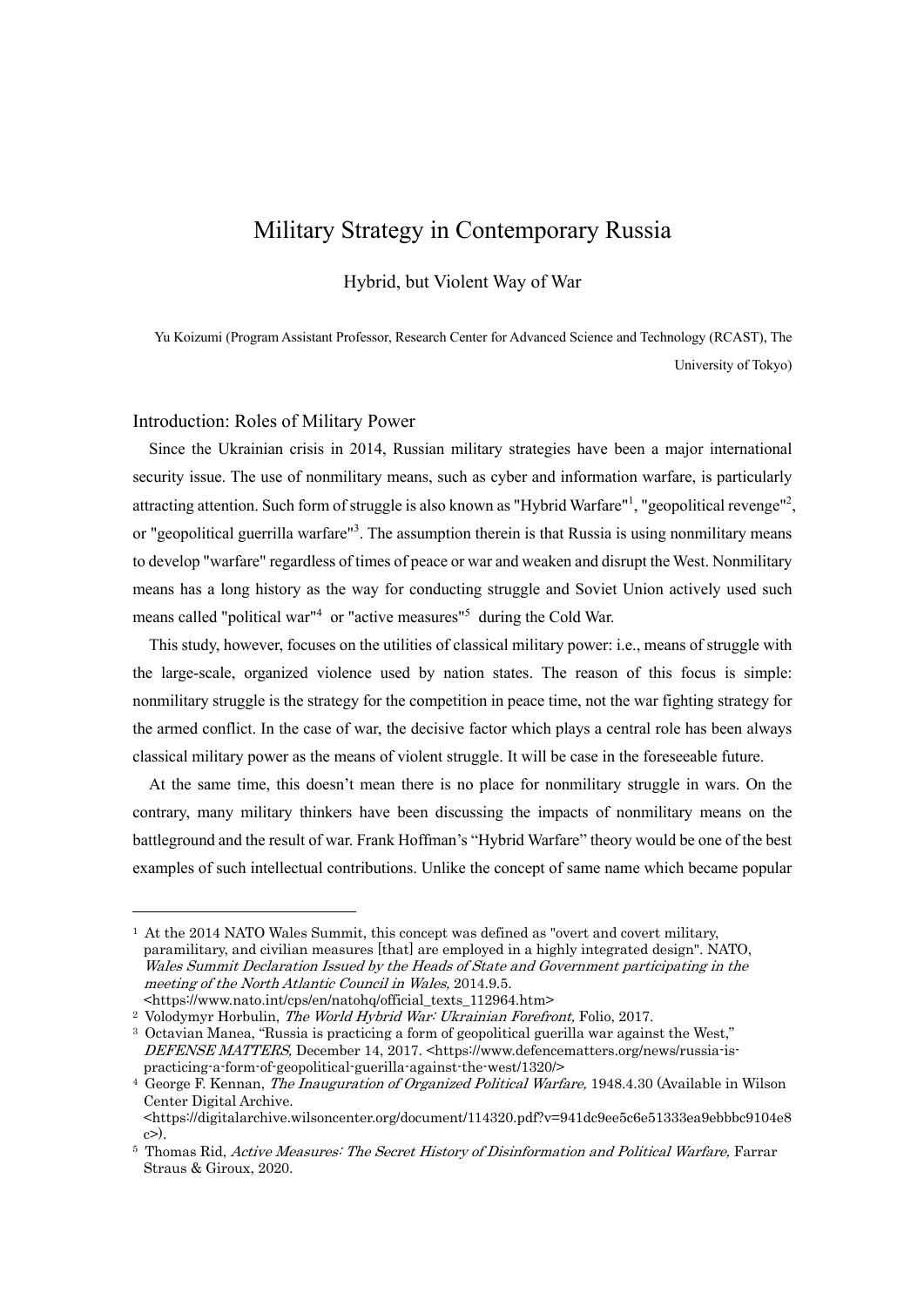after Ukrainian crisis in 2014, Hoffman's Hybrid Warfare theory eyes on the relationship between military and nonmilitary means of struggle. According to Hoffman, the latter sometimes amplifies the effect of the former dramatically, but in other cases ruins the effect of victories in battlefields<sup>6</sup>.

Therefore, this study reviews military strategy in contemporary Russia with its focus on this point. To start with the conclusion, the roles that Russian military power bears in modern times can be summarized as follows:

- (1) Amplifying nonmilitary struggle under the threshold of using violence (part of "strategic deterrence")
- (2) Carrying out military struggle using violence (with the assistance of nonmilitary means)
- (3) Mitigating and terminating the use of violence under acceptable conditions (de-escalation)

# 1. Military Power as a Means of Strategic Deterrence

(1) Russia's view on deterrence and recognition of threat against the "New Wars"

The role of military power as a strategic deterrence is covered first, but it should be noted that Russian understanding of "Strategic Deterrence (strategicheskoe sderzhivanie)" is not limited to military domain such as like nuclear deterrence. For example, according to the current version of National Security Strategy of Russian Federation (NSS) published in 2015, Strategic Deterrence refers to "interrelated political, military, military-technical, diplomatic, economic, informational, and other measures being developed and implemented and are intended to prevent armed conflict and to protect its sovereignty and territorial integrity."<sup>7</sup> It is clear that the classical military deterrence is merely one of its elements. As Samuel Charap pointed out, Russia's "deterrence" is a more interruptive and aggressive concept that not only intimidates others, but also causes limited damage as to provoke fear and alter behavior<sup>8</sup>.

Based on this understanding, the Russian nonmilitary struggle mentioned in "Introduction" is an action to "deter" the West's behaviors using a variety of means. Behind this is a worldview that it is the West that develops a "gibridnaya voina (hybrid warfare)" to weaken and confuse Russia's and its allies' political regime using nonmilitary means (particularly democratization support and economic sanctions)<sup>9</sup>.

<sup>6</sup> Frank Hoffman, Conflict in the 21st Century: The Rise of Hybrid War, Potomac Institute for Policy Studies, 2007.

<sup>&</sup>lt;https://www.potomacinstitute.org/images/stories/publications/potomac\_hybridwar\_0108.pdf> <sup>7</sup> Стратегия национальной безопасности Российской Федерации.

<sup>&</sup>lt;http://www.scrf.gov.ru/security/docs/document133/>

<sup>8</sup> Samuel Charap, Strategic Sderzhivanie: Understanding Contemporary Russian Approaches to "Deterrence," George C. Marshal European Center for Security Studies, September 2020. <https://www.marshallcenter.org/en/publications/security-insights/strategic-sderzhivanieunderstanding-contemporary-russian-approaches-deterrence-0>; Michael Kofman, Anya Fink, Jeffrey Edmonds, Russian Strategy for Escalation Management: Evolution of Key Concepts, CNA, 2020. <https://www.cna.org/CNA\_files/PDF/DRM-2019-U-022455-1Rev.pdf>

<sup>9</sup> Ofer Fridman, Russian 'Hybrid Warfare': Resurgence and Politicisation, C. Hurst & Co.Ltd., 2018.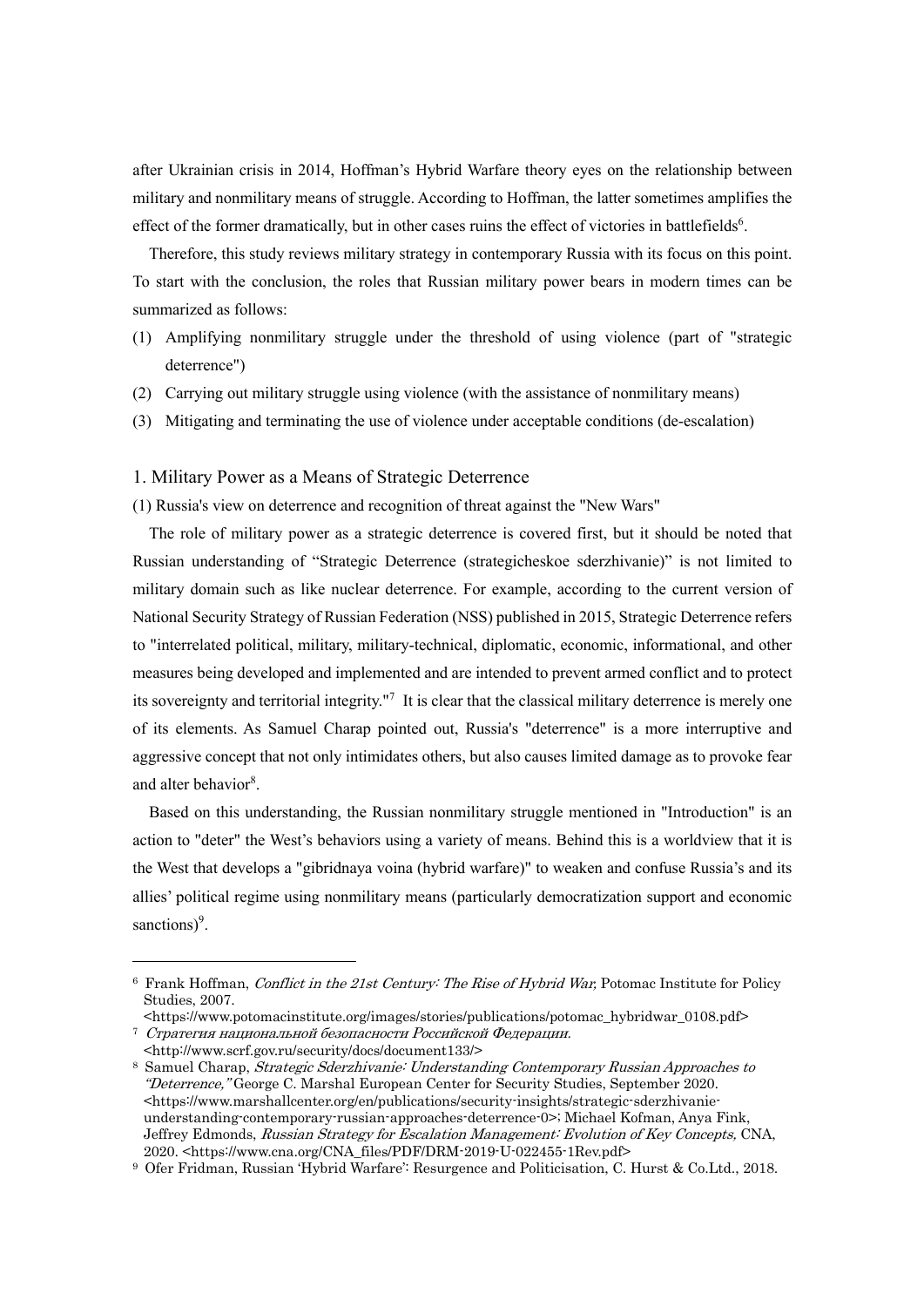The source of this view is ideas from Evgeny Messner<sup>10</sup>, who advocated to overthrow the Soviet communist system by means of psychological warfare using information. After the collapse of the Soviet Union, this thought was passed onto thinkers of Eurasianism such as Aleksandr Dugin<sup>11</sup> and Igor Panarin<sup>12</sup>. Such a worldview can also be found in the speech of President Putin and other political leaders in contemporary Russia, and in policy documents such as NSS 2015.

#### (2) Slipchenko's Sixth-Generation War theory

Another source of the nonmilitary struggle theory is Major-general Vladimir Slipchenko, who was Vice-President of the Russian Academy of Military Science. According to Slipchenko, human warfare started with fighting with bare hands, which he describes as "contact warfare." Although mode of warfare has undergone several generations of changes (from First to Fourth Generation Warfare), the "contact warfare" as the fundamental paradigm of had remained unchanged until mid-20th century. In the mid-20th century, Slipchenko says, the emergence of nuclear weapons and ballistic missile technology led to the Fifth Generation of Warfare, in which wars can be fought without entering a battlefield ("non-contact warfare"). The Fifth Generation War with nuclear weapons, however, is a contradictory form of warfare that could lead to the extinction of humankind, and therefore fail to achieve any political goals. On the other hand, the Sixth Generation War, which uses Precision-Guided Munitions (PGM), Information and Communication Technology (ICT), stealth aircraft an so on, has the potential to carry out "non-contact warfare" without causing said contradiction, and ultimately, greatly reduces the value of classical military power, Slipchenko claims<sup>13</sup>.

Slipchenko also said that wars by means of PGMs and ICT are only the early stages of the Sixth Generation War. The vision of Slipchenko is that the main means of war in the mid-21st century will be weather control, emotion manipulation by electromagnetic waves and radiation, biological weapons targeting only certain races by means of genetic technology, and psychological warfare by ICT; there is no denying that the vision is too romantic or like pseudo-science.

However, the focus on information power among these new means of struggles has had a great impact on internal discussions within the Russian Military. This resonated with the ideas of Messner, Dugin, and Panarin, and resulted in the backbone of nonmilitary struggle theories within the Russian Military, advocated by Baluyevsky, Cekinov/Bogdanov, Gareyev, Kartapolov, Korybko, Vladimiroff,

<sup>10</sup> Евгений Мэсснер, Мятеж - имя Третьей Всемирной,1960.; Евгений Мэсснер, Лик современной войны: <sup>О</sup> стилях войны,1959. (Available in ХОЧЕШЬ МИРА, ПОБЕДИ МЯТЕЖЕВОЙНУ! Творческое наследие Е.Э. Месснера, Российский военный сборник, Выпуск 21, Военный университет, 2005. <http://militera.lib.ru/science/0/pdf/messner\_ea01.pdf>)

<sup>11</sup> Александр Дугин, Основы геополитики: Геополитическое будущее России, АРКТОГЕЯ-центр, 1999.

<sup>12</sup> Игорь Панарин, Информационная война <sup>и</sup> геополитика, ПОКОЛЕНИЕ, 2006.

<sup>13</sup> Владимир Иванович Слипченко, Войны шестого поколения. Оружие <sup>и</sup> военное искусство будущего, Вече, 2002.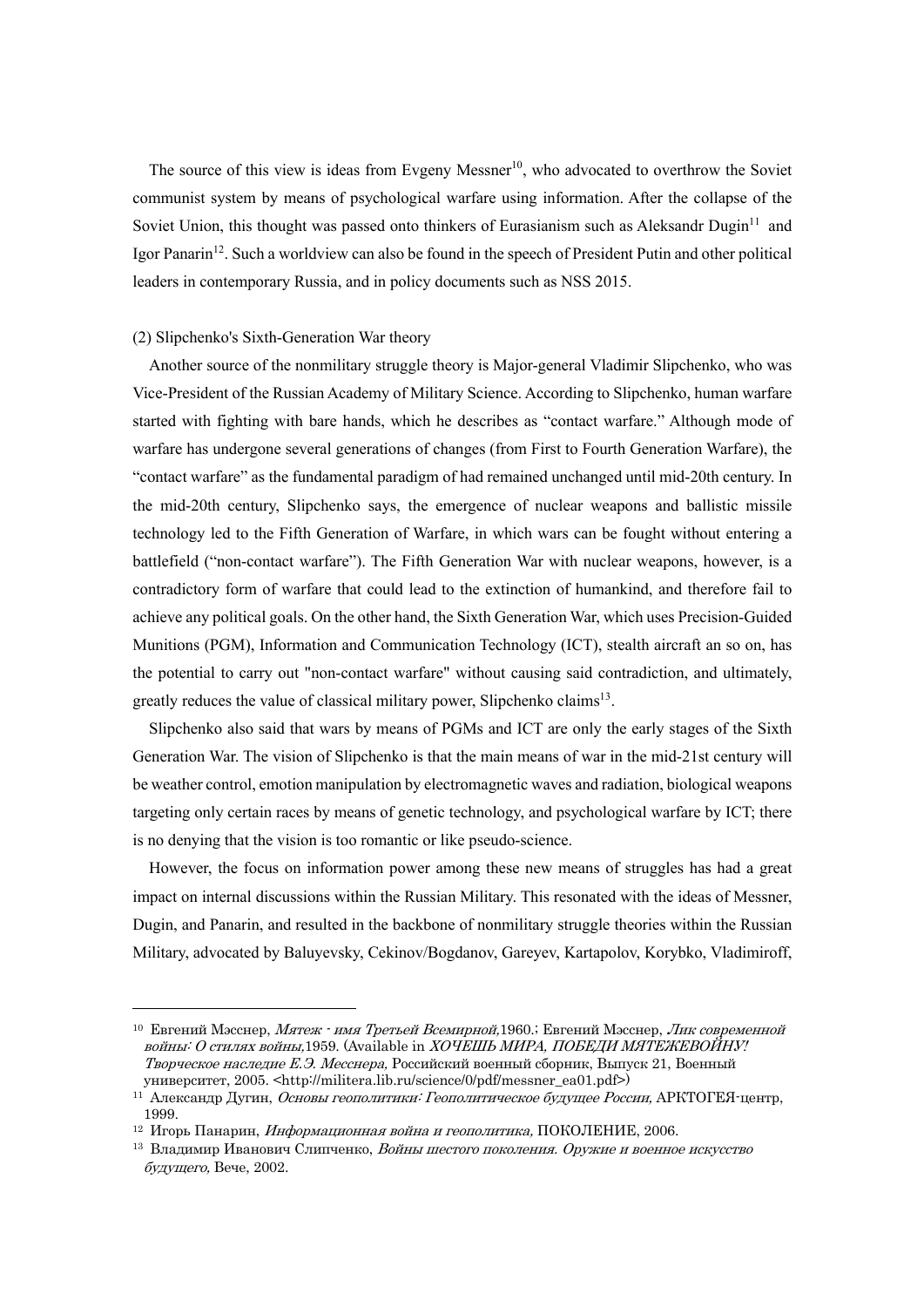and more<sup>14</sup>.

#### (3) Roles of military power

Based on his analysis of a massive number of military publications, Oscar Jonsson revealed the process by which Messner's ideas were re-evaluated within the Russian Military as a result of increased threat perception of nonmilitary struggle instigated by the West. Particular major reasons for the process are breakdowns of authoritarianism that developed successively in countries of the former Soviet republics in the 2000s (collectively referred to as the "color revolution"), the rise of an antigovernment movement in Russia, and sequential regime changes and civil wars in the Arab world in the 2010s ("Arab Spring"); these resulted in an establishment of awareness within the Russian Military that nonmilitary struggle is the next-generation "New Wars"15.

A speech by the Chief of the General Staff Gerasimov at the Military Sciences Academy<sup>16</sup> in January 2013 attracted international attention as an indication of an image of the "New Wars". According to Gerasimov, information warfare, cyber attacks, and economic sanctions play a major role in such a form of struggle to destabilize an enemy's society. Furthermore, military operations are carried out to amplify their effects in the form of targeted airstrikes and other methods. In the event that an armed conflict begins in an enemy country due to instability, Special Operational Forces (SOF), Private Military Companies (PMC), and non-state armed formations will develop a low-intensity conflict (LIC), and if it escalates to a situation favorable for the party that wages the conflict (a collapse of the enemy's government, for example), a peacekeeping force will be put in place to make it an accomplished reality, he said. In the presentation material shown by Gerasimov during his speech, the ratio of military to nonmilitary means used in the "New Wars" is 1:4.

Another prominent proponent of such concept would be General Andrei Kartapolov, the deputy Defense minister, and the head of the chief of the Main Directorate of the Politico-Military affairs of Ministry of Defense. In his article published in 2015, Kartapolov has put forward the future war concept named "New Type War (voina novogo pokaneniya, or NGW)."<sup>17</sup> According to him, NGWs

<sup>&</sup>lt;sup>14</sup> Andrew Monaghan, *How Moscow Understands War and Military Strategy*, CNA, November 2020. <https://www.cna.org/CNA\_files/PDF/IOP-2020-U-028629-Final.pdf>; Oscar Jonsson, Russian Understanding of War: Blurring the Lines Between War and Peace, Georgetown University Press, 2019. Ofer Fridman, op. cit.; Bettina Renz, Russia's Military Revival, Polity, 2018.; Robert Seely, "Defining Contemporary Russian Warfare: Beyond the Hybrid Headline," RUSI Journal, Vol. 162, No.1, February/March 2017, pp. 40-49.; Rod Thornton, "The Russian Military's New 'Main Emphasis'," RUSI Journal, Vol. 162, No. 4, 2017, pp18-28.; Charles K. Bartles, "Getting Gerasimov Right," MILITARY REVIEW, January/February 2016, pp. 30-38.; Dmitry (Dima) Adamsky, "Cross-Domain Coercion: The Current Russian Art of Strategy," Proliferation Papers, No. 54, November 2015.

 $15$  Jonsson, *op. cit.* 

<sup>16</sup> Валерий Герасимов, "Ценность науки в предвидении: Новые вызовы требуют переосмыслить формы и способы ведения боевых действий," Военно-промышленный курьер, 2013.2.26. <https://www.vpk-news.ru/articles/14632>

<sup>17</sup> А. В. Картаполов, "Доклад Уроки конфликтов, перспективы развития средств и способов их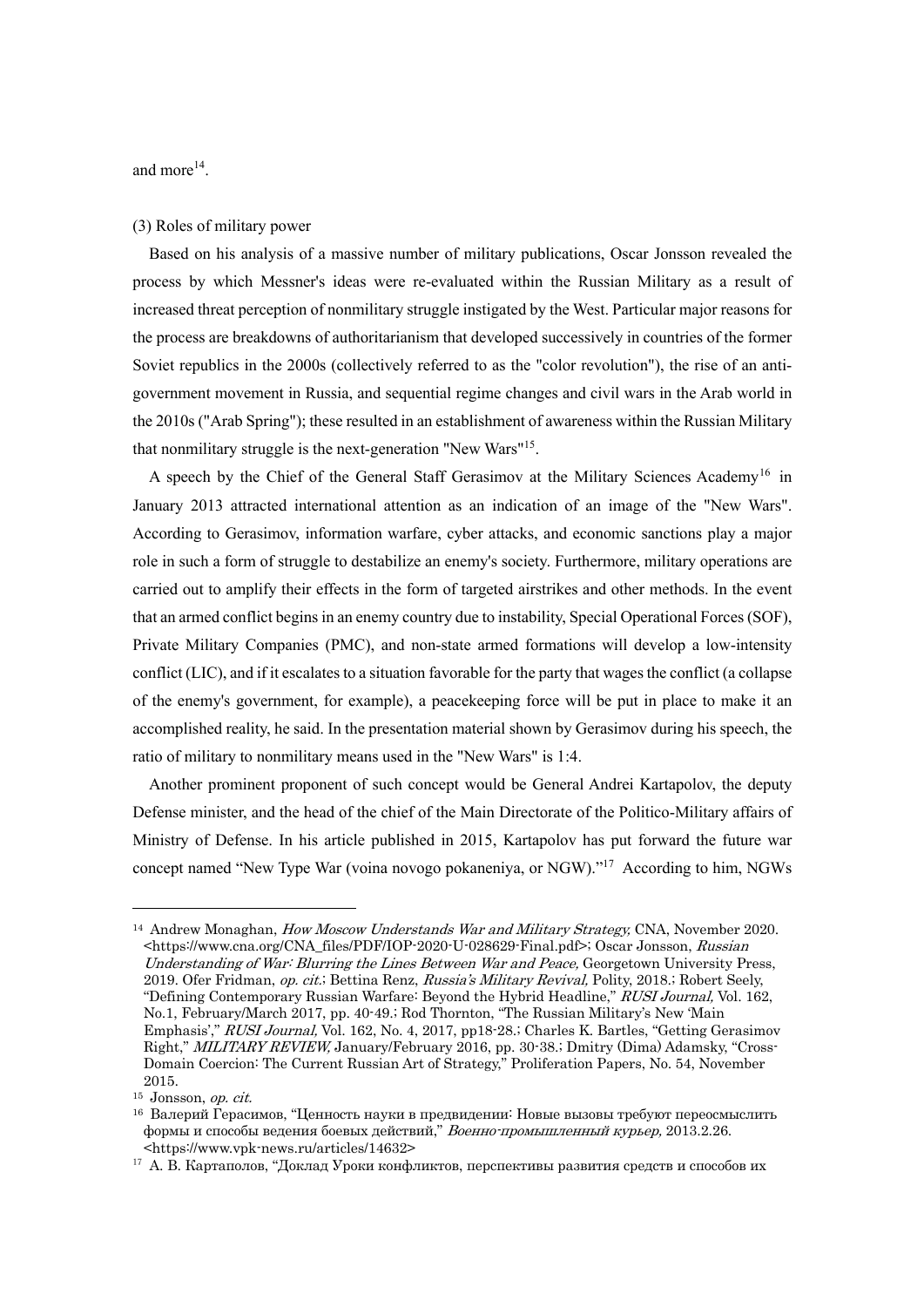are the war fought with military and non-military means of struggle where the latter plays dominant roles.

#### (4) Discussions on the "Gerasimov doctrine"

The reason why the Gerasimov speech attracted attention was because it was considered to be a foresight of the method used in Ukraine. In fact, the Gerasimov speech has many features in common to what happened in the country, including the manipulation of local residents' cognition through cyber attacks and information warfare, LIC by SOFs, PMCs, and militias, and the deployment of military forces (without fighting) for creating a fait accompli. The Gerasimov speech was thus considered to direct Russia's new military power, and was widely shared under the buzz word of the "Gerasimov doctrine."

However, most of Russian military experts criticized that the Gerasimov speech should not be regarded as a "doctrine", and later, the original proposer, Mark Galeotti, wrote an apology for the inappropriate naming<sup>18</sup>. As seen before, the Gerasimov speech summarized the nonmilitary struggle theories that have persisted both inside and outside the Russian army since the collapse of the Soviet Union. In the Military Doctrine of the Russian Federation published in the year following the Gerasimov speech, nonmilitary struggle are positioned as a threat from the West and are not formulated as a military strategy that Russia takes.

More importantly, however, Gerasimov himself does not have a view that nonmilitary struggle will take the place of military struggle and become the center of wars. It is apparent by reading the entire 2013 speech that Gerasimov, who was formerly a tank officer, is mainly interested in making full use of firepower and mobility and in how they should be connected to new technology such as unmanned weapons and artificial intelligence (AI). This is also case for the Kartapolov's NGW theory.

Jonsson harshly criticized that the "Gerasimov doctrine" theory overestimated the potential of nonmilitary struggle and overlooks the value of military power  $19$ , but hardly touched on the relationship between nonmilitary and classical military struggle. He just introduced the "two-step approach", in which if a nonmilitary struggle fails to achieve its goal, military power is introduced (or a "three-step approach in the order of nonmilitary struggle, LIC, and inter-state war).

# 2. Military Power as a Means of Combat

(1) Threat perceptions against high-tech military power

After the collapse of the Soviet Union, Russia had to drastically reduce its military capacity due to

ведения. Прямые и непрямые действия в современных международных конфликтах," Вестник академии военных наук, Vol. 51, No. 2 (2015), pp. 26-36.

<sup>&</sup>lt;sup>18</sup> Mar Galeotti, "I'm Sorry for Creating the 'Gerasimov Doctrine'," Foreign Policy, 2018.3.5. <https://foreignpolicy.com/2018/03/05/im-sorry-for-creating-the-gerasimov-doctrine/>

<sup>&</sup>lt;sup>19</sup> Fridman's discussion (Ofer Fridman, Russian "Hybrid Warfare": Resurgence and Politicization, Oxford University Press, 2018.) is argued here.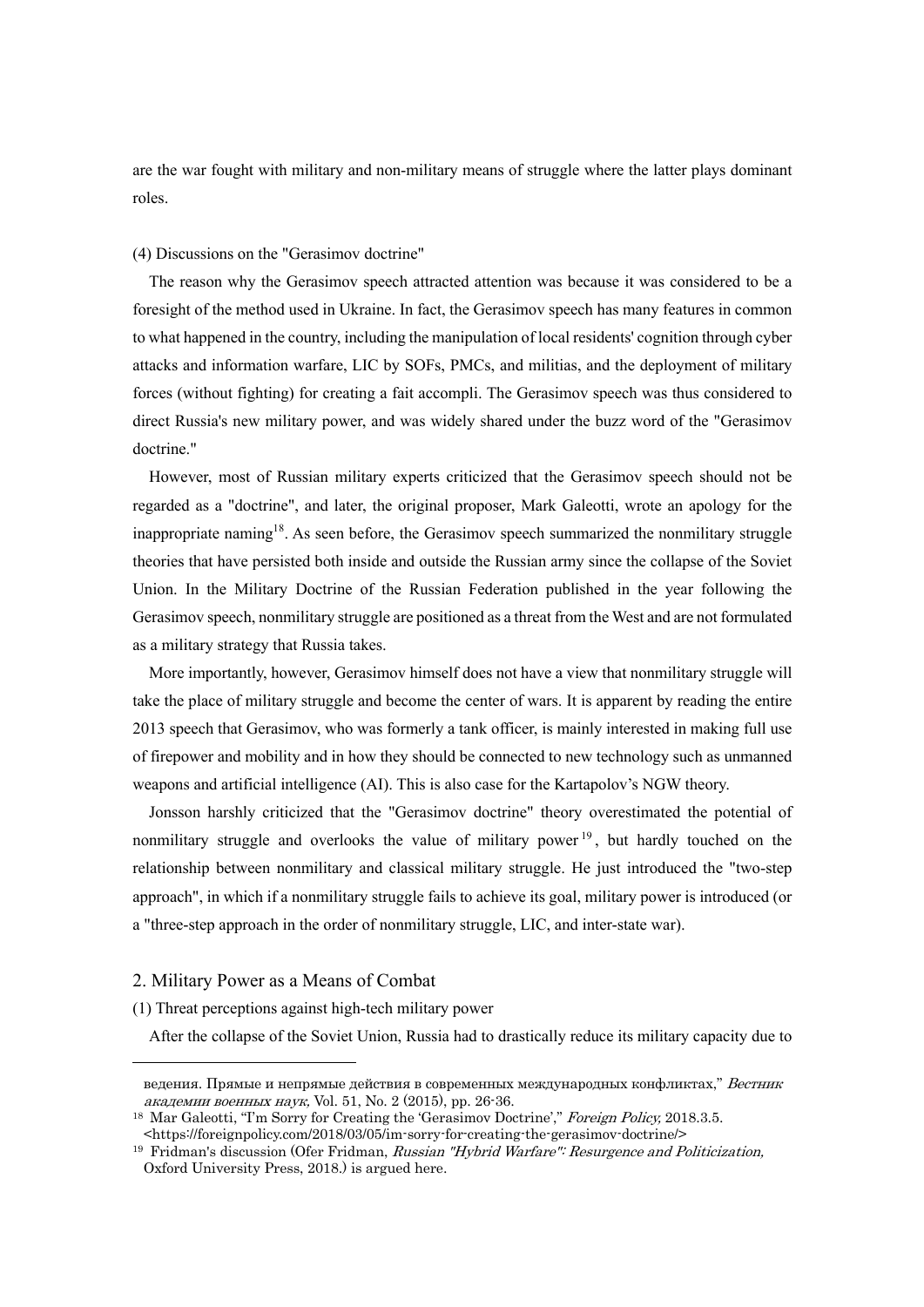a serious economic crisis, and consequently delayed the modernization of equipment and infrastructure. Its strategic depth also became significantly smaller, because the three Baltic countries, which were members of the former Soviet Union, and the former socialist allies in Eastern Europe joined the North Atlantic Treaty Organization (NATO).

On the other hand, the West led by the United States developed high-tech military power with PGMs, ICTs, etc. In the NATO's air campaign against Yugoslavia in 1999 and the Iraq War in 2003, the West made full use of such new technology to exhibit overwhelming air power, leading to its one-sided military victory. Arbatov pointed out that Russia's security circle became deeply concerned that, if the West wages a war using such high-tech and non-nuclear military power, Russia would not be able to rely on nuclear deterrence, and yet might not be able to counter it with conventional force<sup>20</sup>. The aforementioned Slipchenko's "Sixth Generation of War" theory was also derived from this threat perception, and influenced Gerasimov, Kartapolov and other military thinkers' thoughts.

#### (2) A2/AD and damage limitation strategy

China's Anti-Access/Area-Denial (A2/AD) strategy is a widely known approach to counter the West's high-tech military power. This strategy aims to destroy the U.S. military's forward deployment bases in Okinawa, Guam, Hawaii, so on, and limit freedom of movement by means of air defense / anti-ship / electronic assets deployed in the vicinity of mainland China. It is known that Russia is deploying similar assets in European, the Middle Eastern, and the Far Eastern front. In addition, the U.S. Defense Intelligence Agency (DIA) said Russian A2/AD assets include intelligence warfare capabilities to deny and deceive enemy intelligence activities (Table 1).

| <b>Information Operations</b>   | - Information control by means of "information blockades" and "information       |
|---------------------------------|----------------------------------------------------------------------------------|
|                                 | dominance" in the initial period of conflict                                     |
|                                 | - Denial of the use of the enemy's information space so as to set the conditions |
|                                 | needed for a decisive success.                                                   |
|                                 | - Electronic warfare and cyber warfare for denial and deception related to all   |
|                                 | aspects of A2/AD                                                                 |
| <b>Strategic Air Operations</b> | - Destruction of the enemy's mobilization and concentration area, air defense,   |
|                                 | and air-ground support in the initial period of conflict                         |
|                                 | - Achieving strategic objectives with mass aerospace strikes without seizure and |
|                                 | occupation                                                                       |

Table 1. Components of Russia's A2/AD capabilities according to the summary by the U.S. Defense Information Agency (DIA)

<sup>20</sup> Alexei G. Arbatov, "Transformation of Russian Military Doctrine: Lessons Learned from Kosovo and Chechnya," The Marshall Center Papers, No. 2, 2000.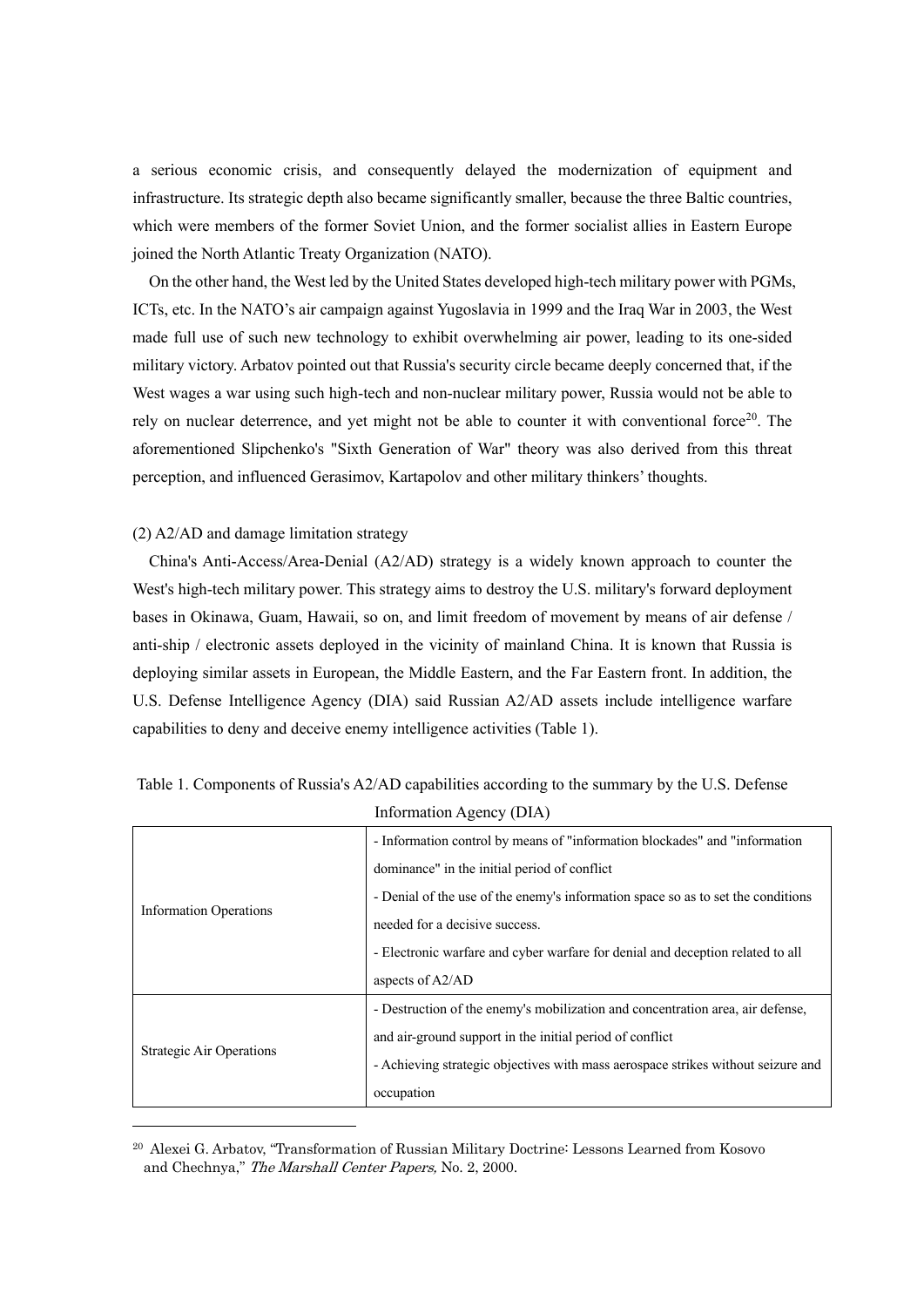|                                      | - Aerospace defense as a key component in the overall A2/AD strategy         |
|--------------------------------------|------------------------------------------------------------------------------|
| Integrated Air Defense System (IADS) | - Integrating future and existing systems around a central command structure |
|                                      | - Capabilities optimized against cruise missiles                             |
|                                      | - A variety of offensive and defensive capabilities that could enable the    |
| Air and Sea Systems in Combination   | implementation of the integrated A2/AD strategy                              |
| with Older Technologies              | - Anti-ship cruise missiles, torpedoes, naval mines, fighters, bombers, and  |
|                                      | surface-to-air missiles                                                      |

(Source) Defense IntelligenceAgency, *Russia Military Power: Building a Military to Support Great Power Aspirations,* 2017, pp. 32-34.

However, these assets are not an unbreakable defense line. It is not impossible for the overwhelming air power of the West to break through the defense—the problem is how much damage can be tolerated in the process<sup>21</sup>.

As noted by Michael Kofman of the Center for Naval Analyses (CNA), the fact that strategic environments on the European and Asia-Pacific fronts are largely different should not be overlooked<sup>22</sup>. This is because, since Russia has been in close proximity to NATO members, the U.S. military must dispatch reinforcements during both peace times and when there are military tensions, and must assume that large-scale troops have been deployed at the start of a war. Therefore, the Russian military strategy on the European front includes A2/AD as its components, and takes the form of a broader military operation initiative―damage limitation, Kofman claimed.

First, the precondition is that a damage limitation strategy cannot prevent the U.S. reinforcement and its freedom of actions within a European war theater. Therefore, Russia's realistic goal on the outbreak of a large-scale war against the West is to secure survivability by absorbing and scattering a U.S. PGM attack in its early phase, making it deplete high-value assets through defense and offense, and disrupt operations by attacking command and control communications. The basic idea of the damage limitation strategy is to paralyze the U.S.' ability to carry out organized military operations for a period of time by conducting such small-scale or large-scale attacks, and to slow political will on the continuation of a war by making it impossible to achieve a rapid victory.

Second, to achieve these goals, "active defense", which combines defense and offense, is essential. Preemptive attacks are particularly important that are implemented to take control, including demonstrative and limited attacks for de-escalation described below.

Third, the damage limitation strategy does not presume a specific area. What is being pursued here

 $^{21}$  Jan Kalvik, Russia Does Not Have an  $A2$ /AD-strategy! Nor does it have a Gerasimov doctrine, 2018.10.24. <https://www.etterretningen.no/2018/10/24/russia-does-not-have-an-a2-ad-strategy/>

 $22$  Kofman, Michael, "It's Time to Talk about A2/AD: Rethinking the Russian Military Challenge," WAR ON THE ROCKS, 2019.9.5. <https://warontherocks.com/2019/09/its-time-to-talk-about-a2-adrethinking-the-russian-military-challenge/>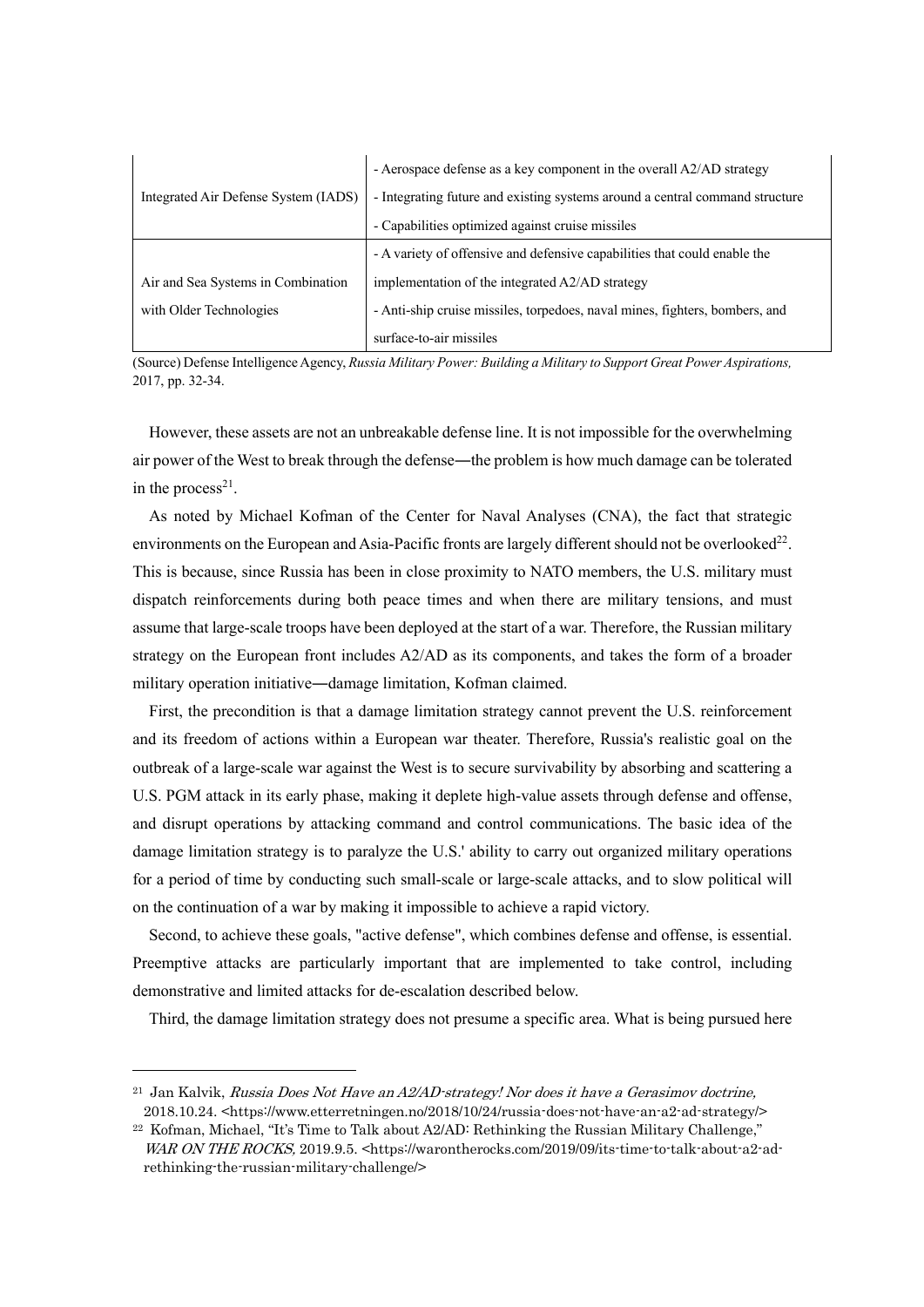is interference with the entire ability of an enemy to carry out organized military operations, and all assets that contribute to this goal are used. Specifically, it aims to protect strategic infrastructure and field forces (the core of Russia's ability to continue fighting) by using the Integrated Air Defense System (IADS) consisting of low-level and wide-area air defense assets. It also aims to interfere with the U.S.' capability to continue fighting by means of long-distance PGMs, short-range cannons, multilaunch rocket systems, EMS operation capabilities, cyber operation capabilities, and counter-space operation capabilities.

(3) Examples of use of military power and the combat methods of the Russian military seen in its large-scale military exercises

Therefore, the Russian military strategy does not necessarily employ "non-contact warfare" which Slipchenko expected.

Asseen in the Ukraine intervention, the manipulation of public awareness by information operations cannot achieve strategic goals, including overthrowing an enemy government, and SOFs, PMCs, and militias with military fighting capabilities must be deployed to achieve the goals. Given that the occupation of media- and Internet-related facilities by SOFs allowed the control of information domain, it can be pointed out that use of nonmilitary means requires military means<sup>23</sup>.

More importantly, these LIC execution means have only been effective with the backing of a largescale conventional forces. When referring to the Crimea operation which involved lightly-armed and SOFs, PMCs, and militia, the war situation would have fallen into inferiority when the Ukraine side came to its senses and dispatched large-scale recovering units. Therefore, Russia sent a large-scale reinforcement later to prevent a such development<sup>24</sup>. In the subsequent Donbass conflict, the pro-Russian militias supported by Russia were in an inferiorsituation against the Ukrainian Anti-Terrorism Operation (ATO) forces in actual battlefields, so Russia's large-scale conventional forces were required to support this. In Syria, Russia adopted a "limited action strategy"  $25$  to support the Assad administration's territory recovery by combining local militias and the Russian conventional forces (airstrikes, information, reconnaissance, and monitoring by the Aerospace Force (VKS), SOFs, artillery troops, and engineering troops etc.)

Looking at Military District-level large-scale exercises held by the Russian Military every autumn, classical military means plays dominant roles. In the early phase, Russia assumes that the initial phase of future wars will take the form of "non-contact warfare." However, majority of Russian top brass doesn't seem to accept the vision that the non-contact warfare will replace the classical ground combat.

<sup>&</sup>lt;sup>23</sup> The International Institute for Strategic Studies, Russa's Military Modernisation: An Assessment, pp. 37-38.

 $^{24}$  Anton Lavrov, "Russia Again: The Military for Crimea," Brothers Armed: Military Aspects of the Crisis in Ukraine, East View Press, 2014.

<sup>&</sup>lt;sup>25</sup> "Военная наука смотрит в будущее." Красная звезда, 2018.3.26.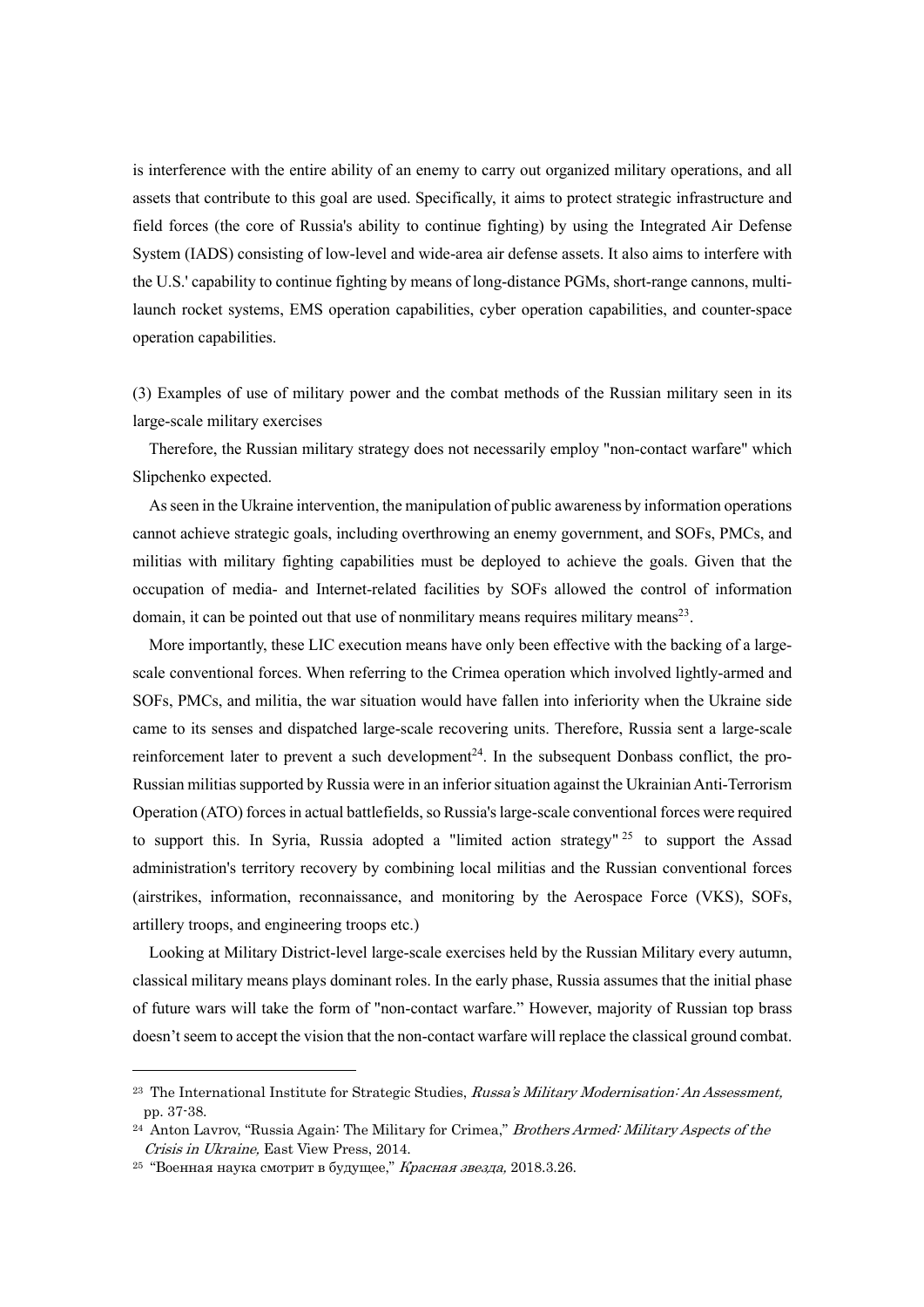Rather, noncontact fighting capabilities, such as PGMs, EMS operations, and aerospace defense (VKO), are considered to be important in ensuring the operations of Ground Forces, a decisive power.

Secondly, as is evident in the large-scale exercises of the Russian military since the 2010s, Russia is strengthening its view that LIC by non-state armed forces will be conducted under the Great Power's military support. Specifically, it assumes that the West will launch LIC by supporting dissident elements and Islamic extremists by means of airstrikes, naval blockades, airborne operations, and logistics<sup>26</sup>. Therefore, Russia's response is to execute a counter-insurgency (COIN) operations by deploying large-scale forces, and deter this from escalating to full-scale warfare (or large-scale warfare according to the classification in Military Doctrine of Russian Federation).

#### 3. Military Power as a Means to De-escalation

# (1) De-escalation by nuclear weapons

As described above, in the Russian military strategy, the fighting capabilities of the conventional forces, which has strong destructive power, is closely linked with conflict and LIC enhanced by nonmilitary means. Another important element is the Strategic Nuclear Forces (SNF) that prevent escalation to large-scale conflict. This is backed up by the fact that modernization of SNF is always the top priority in past State Armament Programs (GPV).

De-escalation by means of nuclear weapons is expected to be used to stop fighting at a certain phase or to prevent the enemy's dominant allies from entering the battle. This includes the strategy called de-escalation (deeskalatsiya) or "E2DE: escalate to de-escalate." The important point is not to win the conflict, but to make an enemy aware that the disadvantages exceed the advantages of continuing or joining the conflict by means of demonstrative use of nuclear weapons and the use of them to cause limited damage.

The CNA published two detailed analysis reports<sup>27</sup> on a de-escalation strategy in 2020 based on a massive number of Russian military publications. According to this, many Russian nuclear strategists expect that nuclear weapons should be used for de-escalation in several phases. In recent years, Russia has been building its capability to carry out this type of nuclear use<sup>28</sup>.

<sup>26</sup> Yu Koizumi, Military Strategy in Contemporary Russia, Chikuma Shobo, 2021. (in Japanese)

<sup>&</sup>lt;sup>27</sup> Michael Kofman, Anya Fink, Jeffrey Edmonds, Russian Strategy for Escalation Management: Evolution of Key Concepts, CNA, 2020. <https://www.cna.org/CNA\_files/PDF/DRM-2019-U-022455- 1Rev.pdf>; Anya Fink and Michael Kofman, Russian Strategy for Escalation Management: Key Debates and Players in Military Thought, CNA, 2020. <https://www.cna.org/CNA\_files/PDF/DIM-2020-U-026101-Final.pdf>

<sup>28</sup> This point is detailed in Schneider's discussion below. Mark B. Schneider, "Deterring Russian First Use of Low-Yield Nuclear Weapons," Real Clear Defense, 2018.3.12.  $\text{Shtros:}$ //www.realcleardefense.com/articles/2018/03/12/deterring russian first use of lowyield\_nuclear\_weapons\_113180.html>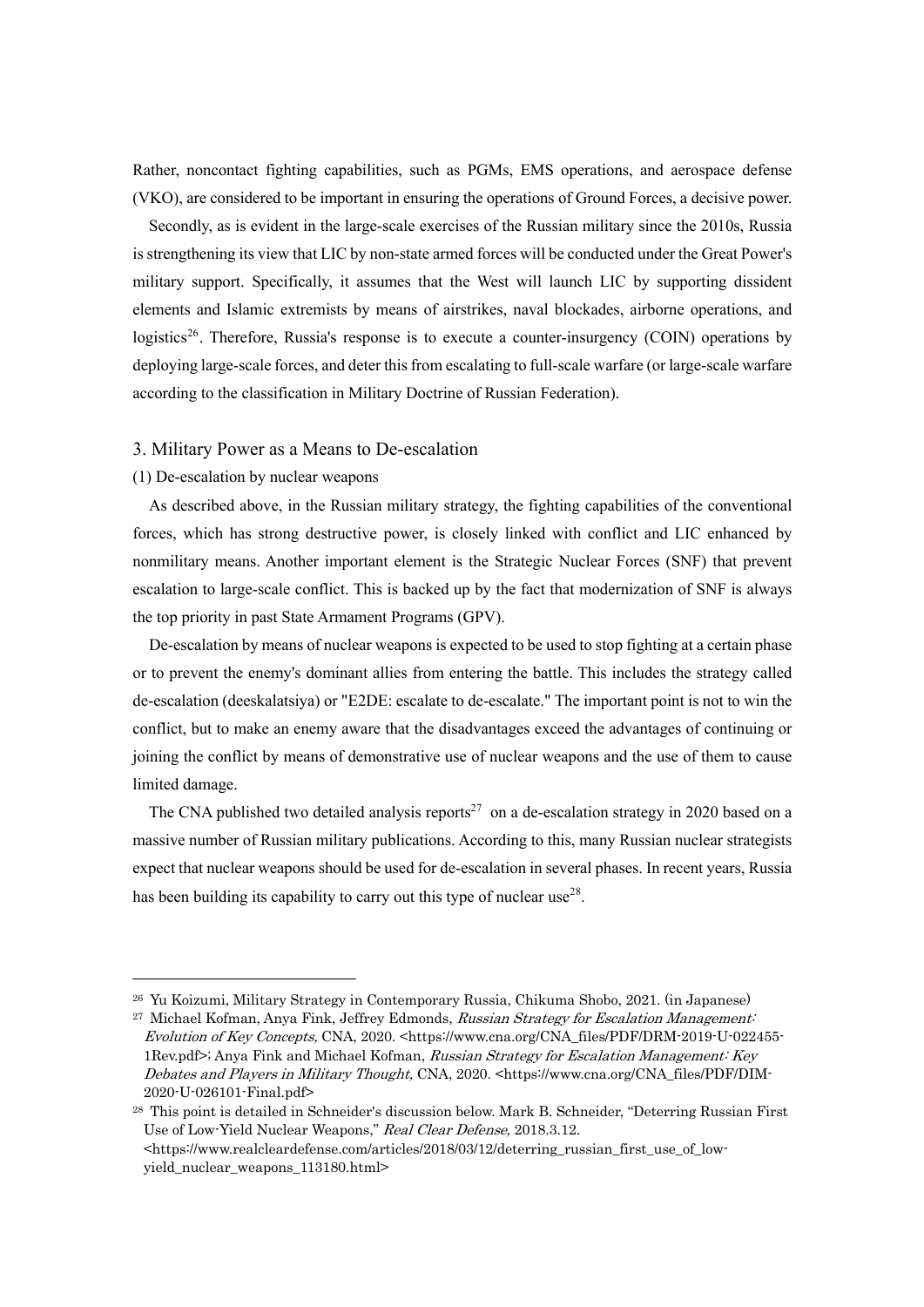#### (2) De-escalation by non-nuclear weapons

However, how an enemy responds to the use of nuclear weapons, even though it is limited, depends largely on the nature of the political leadership and the momentum of the people at that time, and is therefore unstable<sup>29</sup>. In fact, the United States, which was concerned about Russia's E2DE-style nuclear use, conducted Table-Top Exercises (TTXs) at the National Security Council (NSC) in 2017 on how the United States should deal with Russia when it uses limited nuclear weapons against a U.S. military. In this exercise, one team chose to retaliate against Belarus with limited nuclear weapons, and another team chose to retaliate with conventional weapons<sup>30</sup>. Based on the fact that Russia has not clarified the E2DE-style nuclear use in the Military Doctrine, Foundations of State Policy of the Russian Federation in the Area of Nuclear Deterrence, and other declaratory policies, many suspect that this as a psychological warfare to create doubts and fears in Western countries, rather than having a concrete nuclear operational policy<sup>31</sup>.

In contemporary Russia, on the other hand, there has been a growing debate on the use of nonnuclear PGMs for E2DE. The idea is aimed at avoiding to directly link defeat of conventional warfare to nuclear use, and to force non-participation in or halt of combat by conventional E2DE attacks. This concept was adopted as "non-nuclear deterrence" in the 2014 Military Doctrine. Since the Georgian War in 2008, Russia has increased and modernized long-range PGMs (such as the 3M14 Kalibr sealaunched cruise missile, 9M728/729 ground-launched cruise missile, Kh-101 air-launched cruise missile, and 9M723 short range missile complex), and the "Grom 2019" exercise reportedly conducted large-scale training for non-nuclear  $E2DE^{32}$ . Some suspect that an explosion in the suburbs of the capital of Azerbaijan, Baku, just after Armenia and Azerbaijan agreed to a cease-fire in November 2020 under Russia's intermediation was a non-nuclear E2DE attack performed by Russia to force the ceasefire $33$ .

Discussions on de-escalation within the Russian Military are still ongoing. According to a paper<sup>34</sup>

 $32$  Министерство обороны Российской Федерации, В Москве прошел брифинг, посвященный подготовке <sup>и</sup> проведению СКШУ «Гром-2019», 2019.10.14. <https://function.mil.ru/news\_page/country/more.htm?id=12256831@egNews>; Pavel K. Baev, The Grom-2019 Exercise Illuminated the Risks of Nuclear Renaissance in Russian Strategic Culture, George C. Marshall Center for Security Studies, January 2020.

<https://www.marshallcenter.org/en/publications/security-insights/grom-2019>

<sup>&</sup>lt;sup>29</sup> Jacek Durkalec, Nuclear-Backed "Little Green Men:" Nuclear Messaging in the Ukraine Crisis, The Polish Institute of International Affairs, June 2015.

<sup>&</sup>lt;sup>30</sup> Fred Kaplan, *The Bomb: Presidents, Generals, and the Secret History of Nuclear War*, Simon & Schuster, 2020, pp. 254-258.

<sup>31</sup> Ulrich Kühn, Preventing Escalation in the Baltics: A NATO Playbook, Carnegie Endowment for International Peace, 2018.; Olga Oliker, "New Document Consolidates Russia's Nuclear Policy in One Place," Russia Matters, 2020.6.4.

<sup>33</sup> Anton Troianovski and Carlotta Gall, "In Nagorno-Karabakh Peace Deal, Putin Applied a Deft New Touch," The New York Times, 2020.12.1.

<sup>34</sup> А.В. Евсюков, и А.Л. Хряпин, "Роль новых систем стратегических вооружений в обеспечении стратегического сдерживания," Военная мысль, No.12, 2020, pp. 26-30.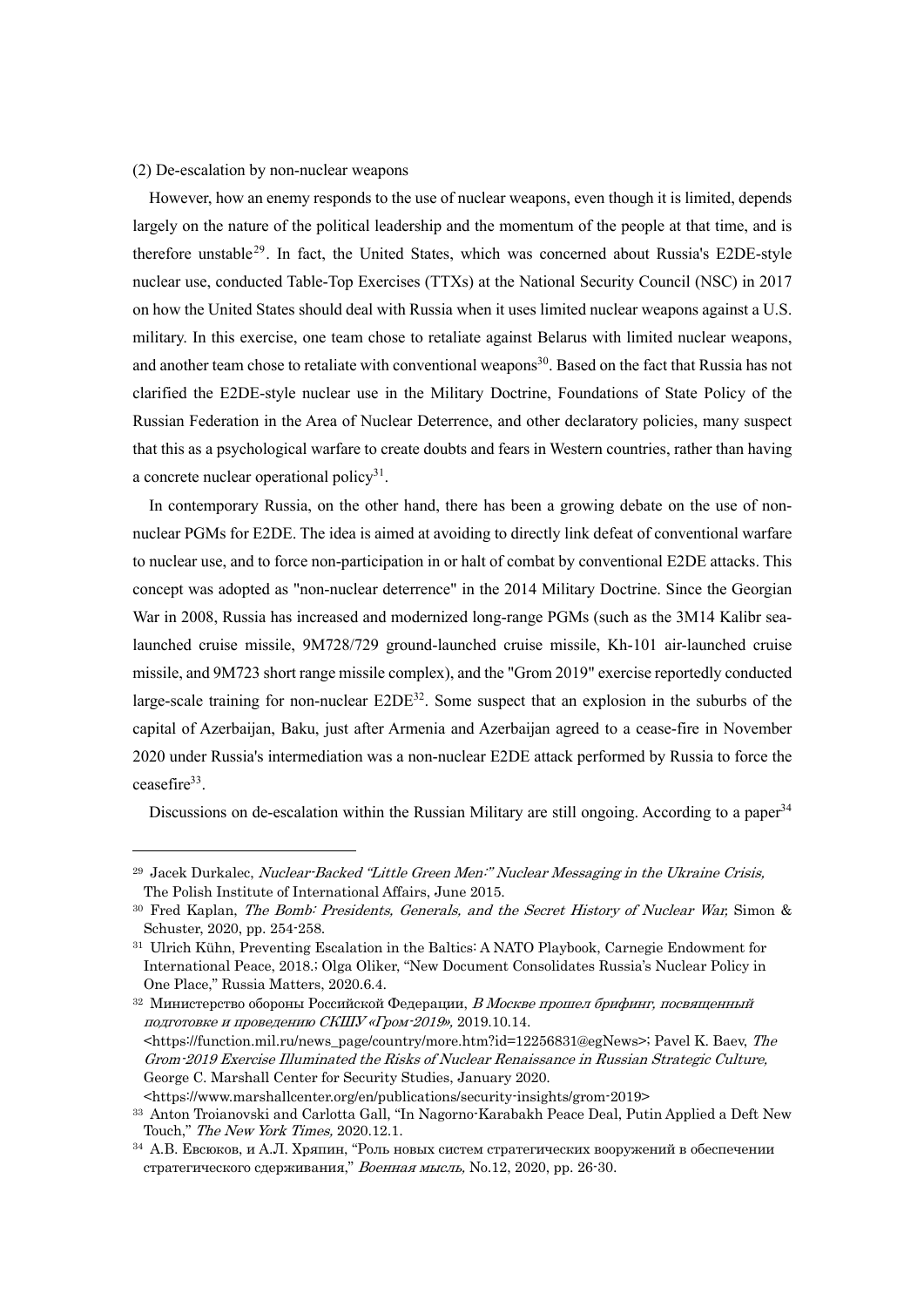published in the December 2020 issue of "Military Thought", a journal of the Center for Military and Strategic Research of the Russian Defense Ministry, the Kinzhal air-launched hypersonic missile is an effective striking means. It is because hypersonic weapon such as like Kinzhal can penetrate enemy air-defense networks and hit a target with precision and great kinetic energy. So, the paper claims that Kinzhal can be used when a nuclear weapon cannot be used due to "political, ethical, or other reasons", and the demonstrative use of them has an effect to limit intensity and scope of military conflict. Zircon hypersonic anti-ship missiles, which are being developed for the Navy, will have similar effects if the surface-to-surface version is developed. With the kinetic energy that the speed brings, these hypersonic weapons are expected to have a much greater destructive effect than slower cruise missiles.

The paper also states that Peresvet, a ground-deployed laser weapon, plays a similar role by causing limited damage to an enemy's satellite. This implies that a cross-domain operational concept is emerging in the area of E2DE.

#### (3) Limits of the E2DE

Non-nuclear E2DE is not omnipotent. While the nuclear strategy in the Cold War period deemed quantitatively-estimated "intolerable damage" as its standard, and which aimed for a situation where an enemy state could not physically maintain itself. However, it is extremely difficult to estimate the magnitude of damage with which an enemy subjectively decides a cease-fire or postponement of participation in a war ("unacceptable damage"), which de-escalation is based on. Conventional weapon (which does not cause as much psychological impact as nuclear weapons do) will increase its complexity further.

As Johnson pointed out, the Russian Military does not consider non-nuclear means to replace that of nuclear weapons, and is still discussing the relationship between the two.<sup>35</sup>

### Conclusion: Value of Military Power and Nonmilitary Struggle

As stated in the 2015 Russian Federation's National Security Strategy, "the roles of power factors in international relations have not declined". The conclusion of the study is that it is during "political warfare" in peacetime when nonmilitary struggle plays central role. And when it comes to armed conflict, military struggle will be at its core.

At the same time, it should be pointed out that the role of military power here is not limited to that theorized by Clausewitz, namely the "extended duel", for the purpose of winning an international war. This is because the actually expected form of military struggle is LIC that uses SOFs, PMCs, and militias, and regular armed forces are positioned as a means to deter the escalation of LIC. While it is

<sup>35</sup> Dave Johnson, Russia's Conventional Precision Strike Capabilities, Reginal Crisis, and Nuclear Thresholds, Lawrence Livermore National Laboratory Center for Global Security Research, February 2018. <https://cgsr.llnl.gov/content/assets/docs/Precision-Strike-Capabilities-report-v3- 7.pdf>